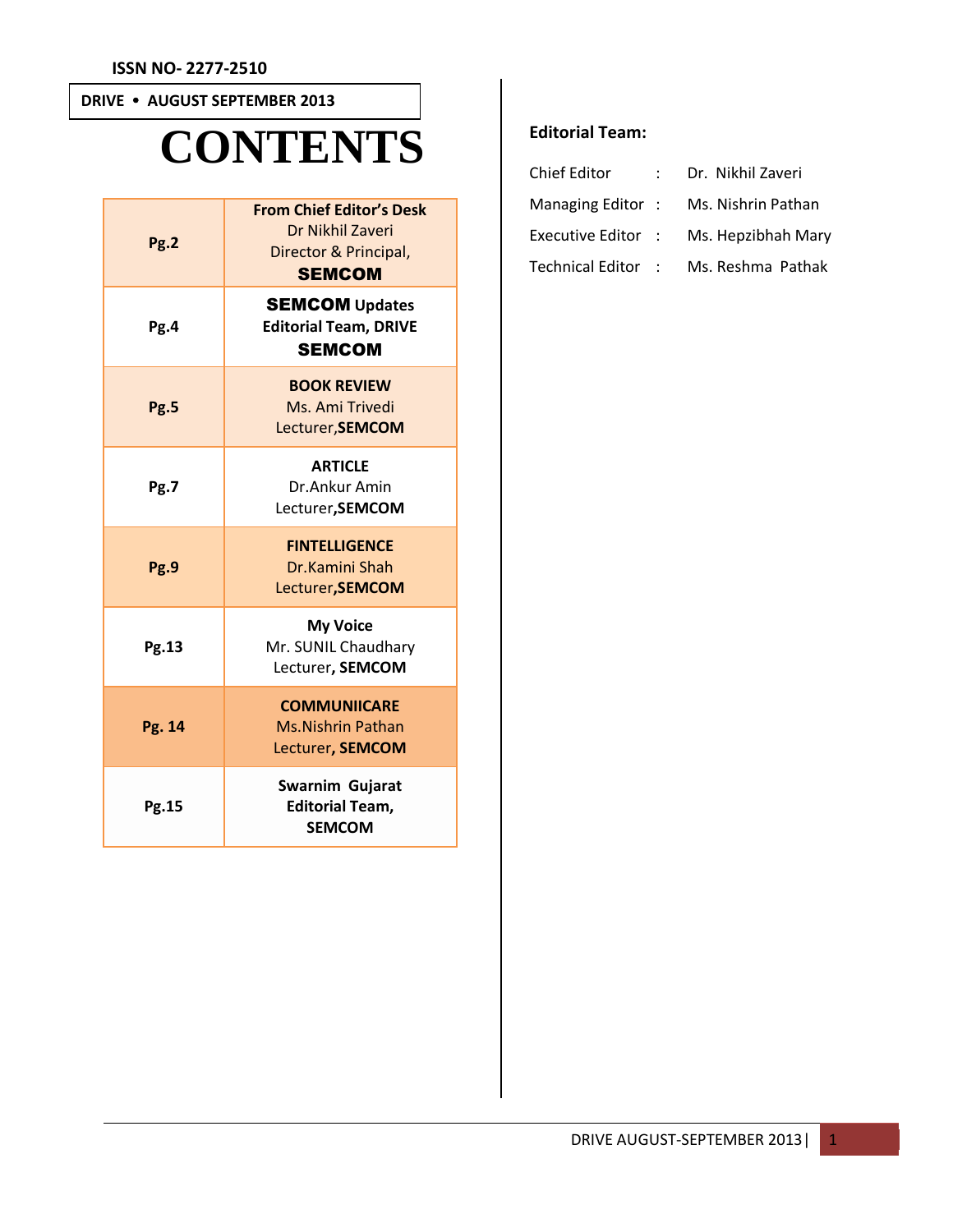# **DRIVE**

# **From the Chief Editor's desk:**

### **Debate and Elocution: The Intellectual Spark**

Man needs to be armed with an assortment of talents and skills that will ensure his survival in this world of never relenting competition, intricacy, tempo and insecurity. Of all talents and skills, the one that ensures and cements success is communication skill, for this skill arms one with the power to negotiate, convince, persuade. This indispensable set of expertise makes one's presence felt and voice heard. The complicated world of business, commerce, trade and economy needs everything in overabundance to be concrete, constructive and innovative in its outcome.

Thus the necessities of the ever evolving modern world pave the way for the realization and acceptance of the importance of debate and elocution which leads them to being conducted across all walks of life to fulfill various requirements. Educational institutions having recognized the need for the young minds to be well acquainted and trained in the art of debate and elocution have made them a part of their curriculum. To acquire and excel in oratory skills, educational institutions often organize debate and elocution both, within and without, to necessitate students into the mainstream of the art of public speaking thereby equipping them to survive the scars of the battlefield of life.

This art of public speaking perfects a myriad of proficiencies like emotional stability and maturity, carving strategies, delivery of speech, mode of presentation, and confidence. In addition it brings along a package of benefits like mastery of subject, a wide expandable horizon of knowledge, a scholarly frame of mind, a broadened outlook, a generous acceptance of differences, a refined reaction, a smarter and convincing personality and a paradigm shift in perspectives. These are the end results of extensive and inclusive research, avid reading, navigation through arguments and circumventing counter arguments and selection of ideas and facts.

Because debate and elocution happen to take in different settings and backdrop, participants' search culminates in finding the best tools required for success and survival. Debate and elocution teaches participants critical thinking, opening up to new ideas and viewpoints, to think outside the box, to defend oneself without becoming violent either in gestures or words, oratorical skills, eloquent in rhetoric, team work and the ability to convince and persuade without being verbose. It brings out the power of words and verbal language. It also results in the development of a sound, healthy and strong mind that liberates self and others from short sightedness and narrow mindedness.

In the maddening rush of everyday life, it is our ability to connect with others and take the connection to the next level to bring about a sea change in our personality that make our lives worthwhile. This makes our presence felt and voice heard but to accomplish these we need to sharpen our communication skills and the best platform is provided by debate and elocution. Speaking at the larger context of society and nation, debate and elocution are strongly needed to identify the problem, analyze the problem and find solutions from the grass root level. They help people to think differently, critically, creatively, rationally and uniquely. It leads to new, in-depth and self-learning through articulation of ideas and thoughts that is more significant, focused and expressive.

Debate and elocution help participants learn the invaluable need for preparation, for it is the first step to success and disciplined life and make them more flexible and accommodative. This is when they learn to accept the views of others without merely dismissing and disagreeing. They make them good listeners and endow them with discerning power to sift facts from appearances. The resultant understanding is all pervasive allowing scope for further betterment, improvement and growth in all domains.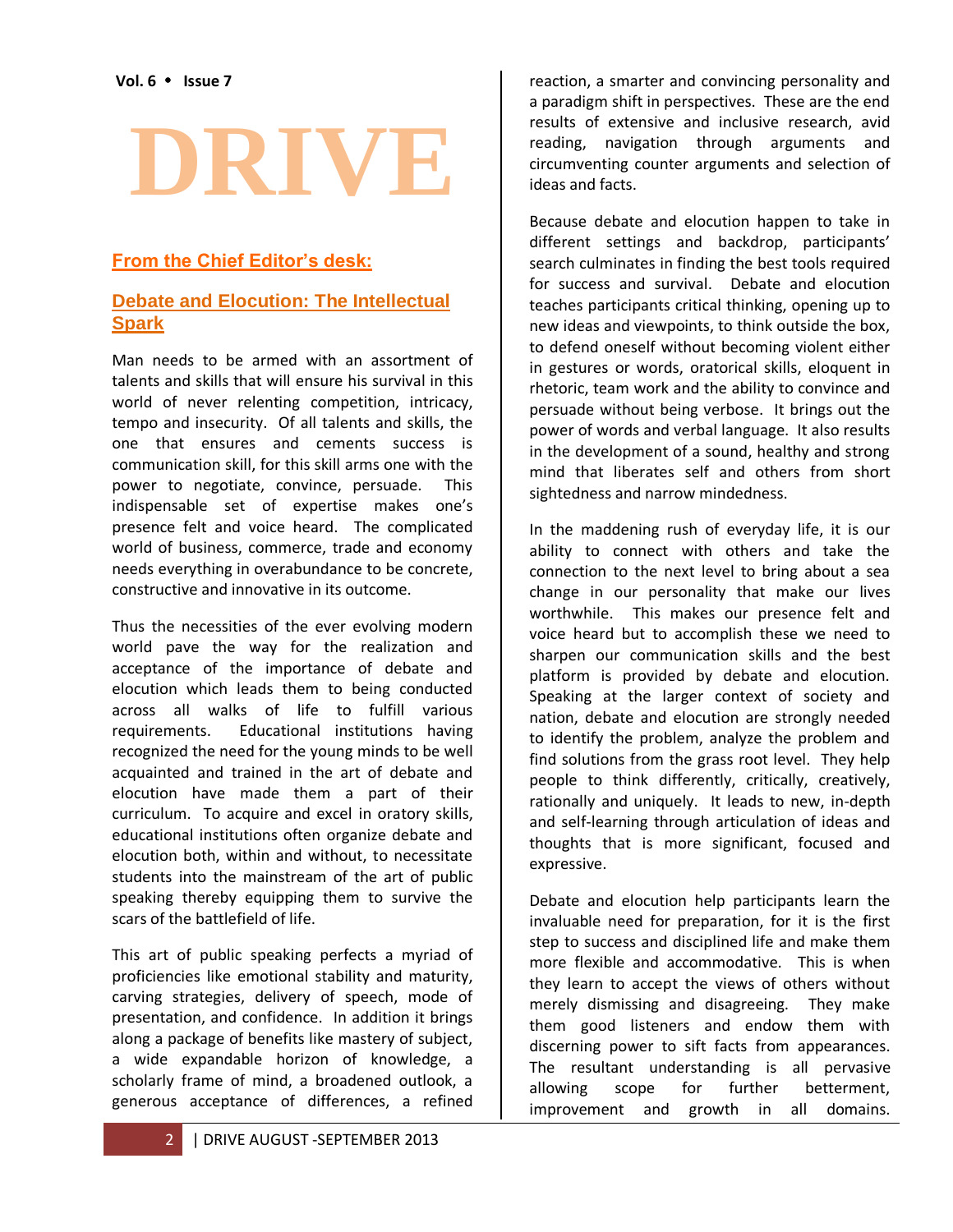Participants learn that attacking is not the ultimate end but it is truth and knowledge seeking that matters. It makes them wise men who will not jump to immature conclusions but rather arrive at the solution after careful judgment, analysis and prudence.

The modern world is known for its information explosion. But not all is needed and useful. Success depends on the careful selection, use and manipulation of information. The proper handling of information yields power and this is what is bestowed by debate and elocution. Debate and elocution ensure that participants do not accept views and ideas at their face value. Rather the hordes of information are scrutinized and synthesized resulting in the proper selection of appropriate information. This in turn is needed for the accomplishment of a goal or an objective. Debate and elocution calls for organizational skill and the participants move from one idea to another with the strength of conviction and the art of persuasion and thus these qualities pave the way for the birth of great leaders. Since it is delivered with clarity of thought and ideas, participants learn to make a presentation of their ideas in a restrained and respectful manner.

Articulation of abstract ideas makes concepts, ideologies and principles more palpable and concrete. They take shapes in the form of pictures, illustrations, anecdotes and stories, thus making a correlation between ideas and concept authentic. It gives self-assurance that equips participants to weather a storm with audacity for they have been able to bounce of attacks and so in the face of adversity they remain unruffled. Nothing heckles them and they learn to take everything in their stride and with poise and composure. This can be greatest learning experience for participants for it is universally accepted that life is not a bed of roses. It is a roller coaster ride with ups and downs and treating them alike puts their equanimity to the severest test.

The best possible advantage that participants have is that they are able to see the ideas from others point of view and this gives them an added advantage for when faced with problems they would be able see it from different angles and solve problems quite efficiently and effectively with the diverse solutions that different angles give rise to. It makes them better team players for they have learnt quite well that many hands put to the plough make the work easier. They learn the importance of constructive disagreement. Thus participants of debate and elocution realize, appreciate and advance better, stronger and healthier interrelationships.

The participants become precise in striving for excellence in all areas and become self-directed learners whereby they gain a scholarly control over their learning experience that continues throughout their life. They become visionaries possessing missionary zeal and the expertise to sift the significant from the trivial. Tact and diplomacy become an integral part of their personal and business life whereby they are considered a supreme lot cut from a superior material.

#### **By:**

**Dr. Nikhil Zaveri**

**Director & Principal,**

#### **SEMCOM.**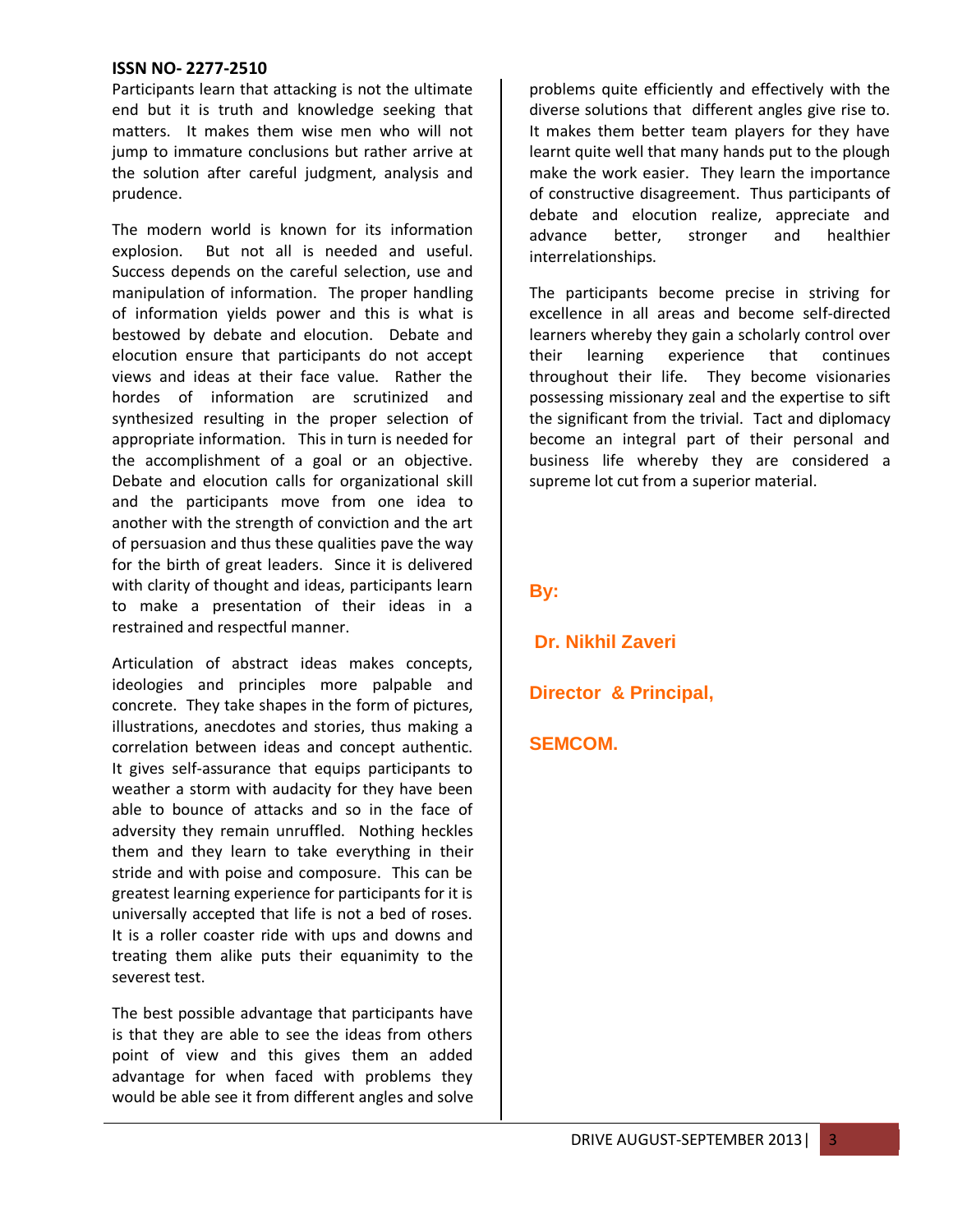# SEMCOM **updates**

## **Ad Making Workshop:**

Ad Making Workshop was organized on 1st August 2013 for the first year students to give exposure to the concepts and principles of advertisements. These students are first time participants of Ad Making Competition. The Guest Speaker was Mr. Pratik Pateliya (former student of SEMCOM), a freelance cinematographer who had earlier worked with Whistling Woods International, Mumbai. Seventy students participated and the coordinators were Ms. Rina Dave and Dr. Ajayraj Vyas.

#### **Company Secretary Orientation:**

On 6th August 2013 Company Secretary Orientation was organized for which the coordinator was Dr. Ankur Amin and it was conducted for the first and second year students of BCom degree course. Its objective was to spread awareness of Company Secretary, the eligibility and requirements. CS Raju Debey and CS Mukesh Parekh, representatives from the Institute of Company Secretaries of India (ICSI), were the Guest Speakers.

#### **Tree Plantation:**

To increase awareness and education on the importance of tree planting and conservation of natural forest resources among students for sustainable production of wood and non-wood products and environmental protection, 40 students took part in Tree Plantation Day on planting 400 saplings in Vehrakhadi village. Dr. Ankur Amin was the coordinator.

#### **Patriotic Song Competition and Tri Colour Competition:**

The competitions were held on 13th August 2013 and Ms. Ami Trivedi and Mr. Vismay Shah were the coordinators. Tri Colour Competition was conducted under two categories viz. Individual Participation and Class Participation. The winners were Vimal Vijaykumar (TYBBA – ITM) and Shikha Patel (SYBBA – ITM) and the classes were FYBCom

# **Smart Eye Workshop:**

Smart Eye Workshop was conducted on 16th August 2013 in which 90 students participated and Dr. Vigna Oza and Ms. Palak Patel were the coordinators. It was an informative workshop with Mr. Mr. Pratik Pateliya (former student of SEMCOM), a freelance cinematographer who had earlier worked with Whistling Woods International, Mumbai. He shared valuable information on how photographers should prepare for a photography contest. He also discussed key points about planning, editing, and presentation.

#### **Janmashtami Matki Phod Celebration:**

On 24th August 2013 Janmashtami Matki Phod that spreads spirituality and unity was celebrated and it was spearheaded by Dr. Ankur Amin, Vice President, Students' Council.

# **Thalassemia Test:**

Thalassemia Test for the final year students (269 students) was conducted on 3rd September 2013 in collaboration with Red Cross Society, Ahmedabad and Mr. Jay Nanavati and Mr. Abhishek Trivedi were the coordinators.

#### **Industrial Visit:**

Fifty nine students of TYBBA – General were on 3rd September 2013 taken to IRB Infrastructure Developers Ltd is an Indian highway construction company headquartered in Mumbai. It is a part of the IRB Group. IRB Infrastructure, which executed the country's first build-operate-transfer (BOT) road project, is one of the largest operators of such ventures. Mr. Vishnu, Plant Manager, took the students on a tour around the plant. The coordinators were Dr. Yashasvi Rajpara and Mr. Abhishek Trivedi.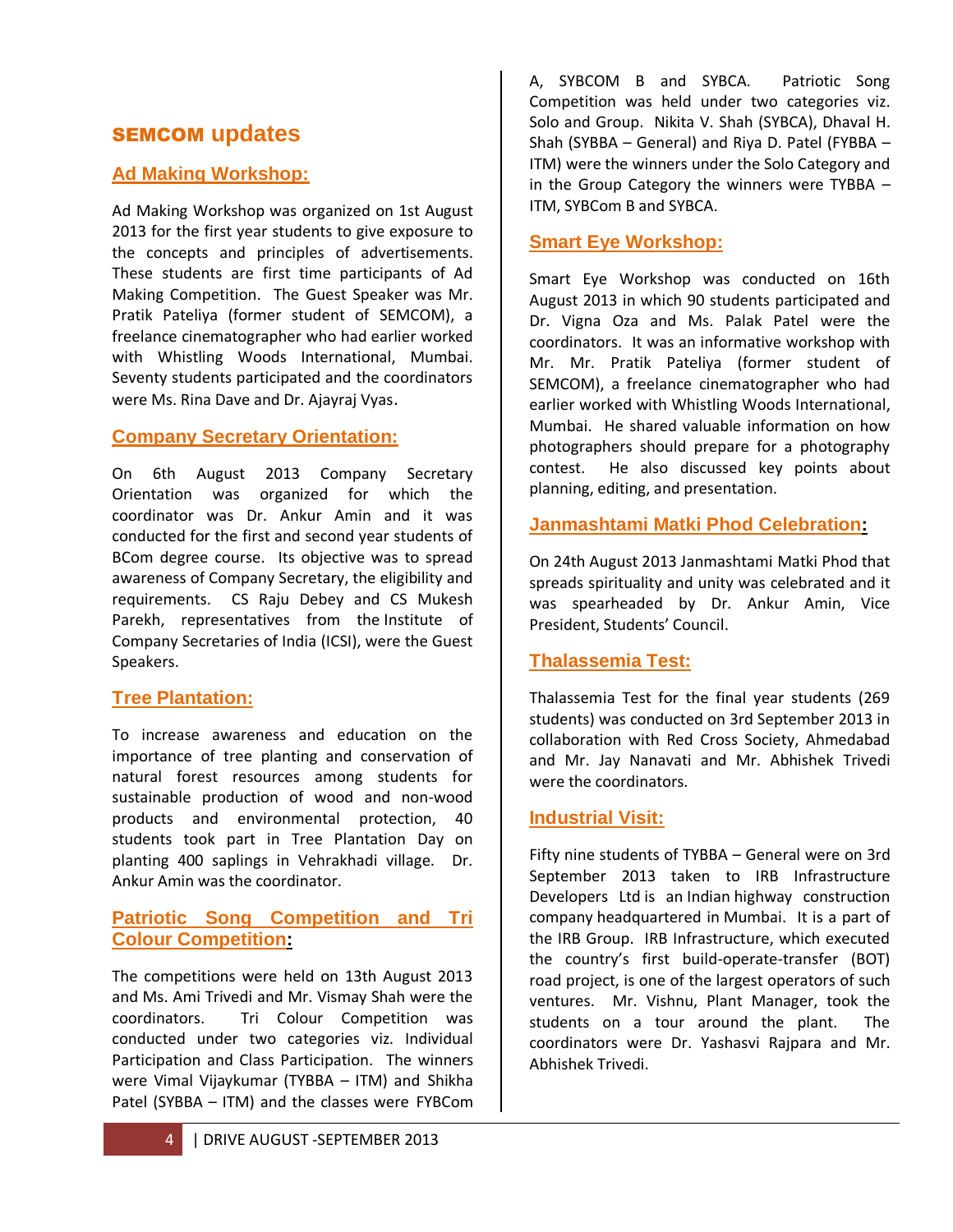Ms. Rina Dave and Mr. Vikas Singh took the students of SYBCom B on a visit to Dharmaj on 6th September 2013 as a part of regular curriculum. Dharmaj, the land of White Revolution, is a village with world class facilities, rubbing shoulders with any top city, totally on NRI money. Now, this little village wants the country to adopt the Dharmaj model. It is a village, with a population of 5,000, running a vibrant English medium school for children and a college, ultra-modern medical facilities, water park, recreation zone and state-ofthe-art civic infrastructure.

#### **Celebration of Days:**

A number of days were celebrated namely, Thought and Signature Day, Twins and First Aid Day, Go Green Day, Corporate and Watch Day and Fancy Dress Competition from 3rd September 2013 to 7th September 2013.

#### **Medical Check Up:**

Medical Check Up for all the first year students in accordance with the regulation of Sardar Patel University was conducted on 7th September 2013 for which the coordinators were Mr. Chetan Patel and Mr. Bharat Tarapara.

#### **Book Review:**

**NANDAN NILEKANI**, the co-founder of Infosys, one of India's biggest IT firms, is a corporate icon in India. He became one of the youngest entrepreneurs, listed as one of the 100 most influential people in the world and awarded the Padma Bhushan. Nilkeni is the President of National Council of Applied Economic Research, a member of the National Knowledge Commission and the review committee of the Jawaharlal Nehru National Urban Renewal Mission, part of National Advisory Group on e-Governance and was chairman of the Government of India's IT Task Force for Power. The book is divided into four parts. Part I shows how the attitudes have changed over a period of time. Part II discusses popular issues of India like infrastructure, connectivity etc. and their implementation aspects. Part III narrates furious debates around higher education and labour with which we are struggling. The last part presents the points that are not yet on people's minds, but should be like health, energy, environment and the unrecognized possibilities of IT.

The first part **"INDIA RE-IMAGINED"** explains ideas that have arrived and concepts which have deep roots in our society. It tells us who we are and what the strengths and weaknesses are. It talks about the transformed mindset of looking at our population. This part shows that the country that feared a "population bomb" now celebrates its "demographic dividend". It traces the journey of our democracy. It narrates how we looked at and dealt with the rest of the world as we entered globalization. It is interesting to read how we have changed our approach to entrepreneurs and business. We have started viewing our population as a real working asset rather than a liability. Thanks to knowledge economy which flourished on social value that education sustains in many sections of our society for a long time. The discussions in this part connect us to the present day scenario on these ideas. It also examines where we stand and where we lead.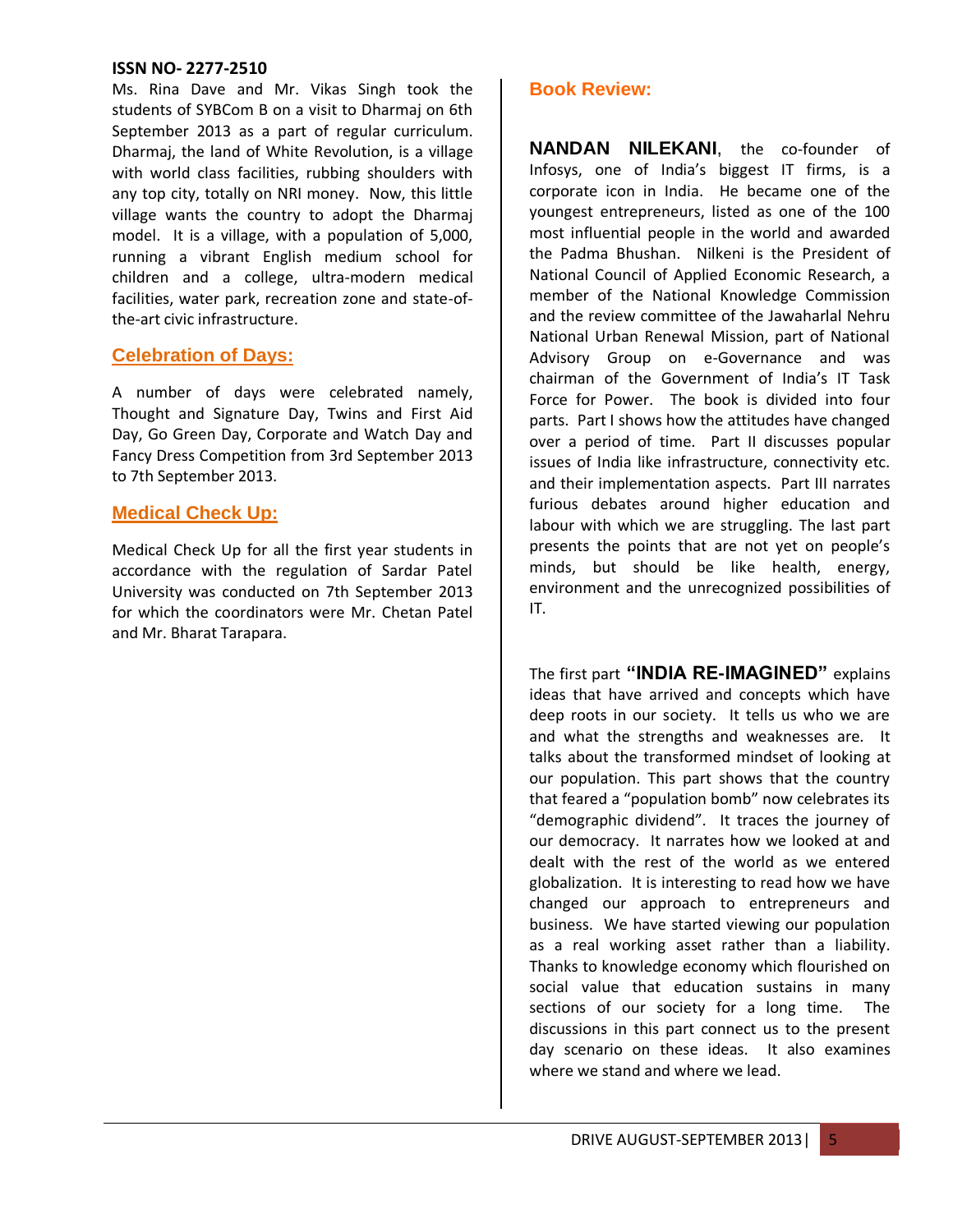The second part "ALL ABROAD" talks about the ideas in progress. It focuses on topics where we need to emphasize the social change already happening around us and start finding the strategies for better implementation. Here he talks about the shift from rural to urban which is not yet fully claimed and recognized by policymakers. "S is for schools" makes us realize that Indians are very hungry for education, but the response to our policy leadership is far away. This part tries to awaken them to the changing reality of Indian life with his thoughts.

The third part "FIGHTING WORDS" talks about the ideas in battle. This is where we are stuck from taking a decisive direction. It points to what our angry debates are about – reservation or meritocracy , left or right, subsidies or free market , Top-down or Bottom-up. It talks of shift from socialist model to 'emerging market' - a model of job creation. Here we realize that we must facilitate our entrepreneurs faster and also to have greater resolution for labour reforms to help create and spread wealth thereby leading to job generation. The fourth part "CLOSER THAN THEY APPEAR" is about ideas to be conceived - like Information Communication Technologies (ICT) for development, health, power, environment, social security and so on. Here we think about our developmental needs to be addressed in near future and also to catch up with the developed world and learn from their mistakes to find the distinct Indian model of development. It talks about the use of Information Technology in governance and social development. It is the detailed thinking on how to integrate IT into Indian politics. When the author says "IT is a less of a tool and more of a strategy for public policy reforms", he creates a bond between all non-conventional modern day political thinkers and politicians, including himself. The IT industries lead the welcome change in the Indian economy and we realize that this is the time for IT to do the same with our political system.

He also discusses issues that are not yet on people's minds, but should be. These include the side-effects of development, such as the diseases affecting the affluent (Indians will account for 60%

of the world's deaths from heart disease by 2010, according to some projections) and environmental degradation. He argues that India can avoid mistakes made by early industrialists, such as an overdependence on fossil fuels and unsustainable pension policies. But he fears that India's politicians will not act until they have to.

# **Conclusion:**

Imagining India puts forth the ideas founding our nation's past, present and future. The explanations around the ideas in all parts are so well framed that the readers get the right brainstorming about them. It facilitates all the next generation reformists by guiding their actions. The highlight of Imagining India is the wide range of ideas and scenarios explaining the pros and cons of the strategy around these ideas. We may start searching for ideas that are missing in a book like Defence, Women Empowerment and Financial Markets. These ideas have become a concern not only for political leaders but also for our common man, so we definitely need to think more about them.

The flow of narration often quotes the author's discussions with several key personalities who are thinkers and likeminded with Nandan Nilekani. Nilekani's political thoughts have a very natural foundation in his journey as a modern day knowledge industry leader. He goes ahead taking a closer look at the socio-political realities from the perspective of a reformist and brainstorms towards creating the blueprint for political entrepreneurship for further socio-economic inclusion. Nandan's views force us to introspect throughout his writings. For example, when he makes statements like "The most important driver for growth lies in expanding access to resource and opportunity" the reader hears the obvious voice of a strong believer in the 'emerging of markets' phenomenon. He stands for strengthening the emerged markets. Imagining India has the potential to become a movement and a vehicle for hope and change. Nandan Nilekani has not entered politics but his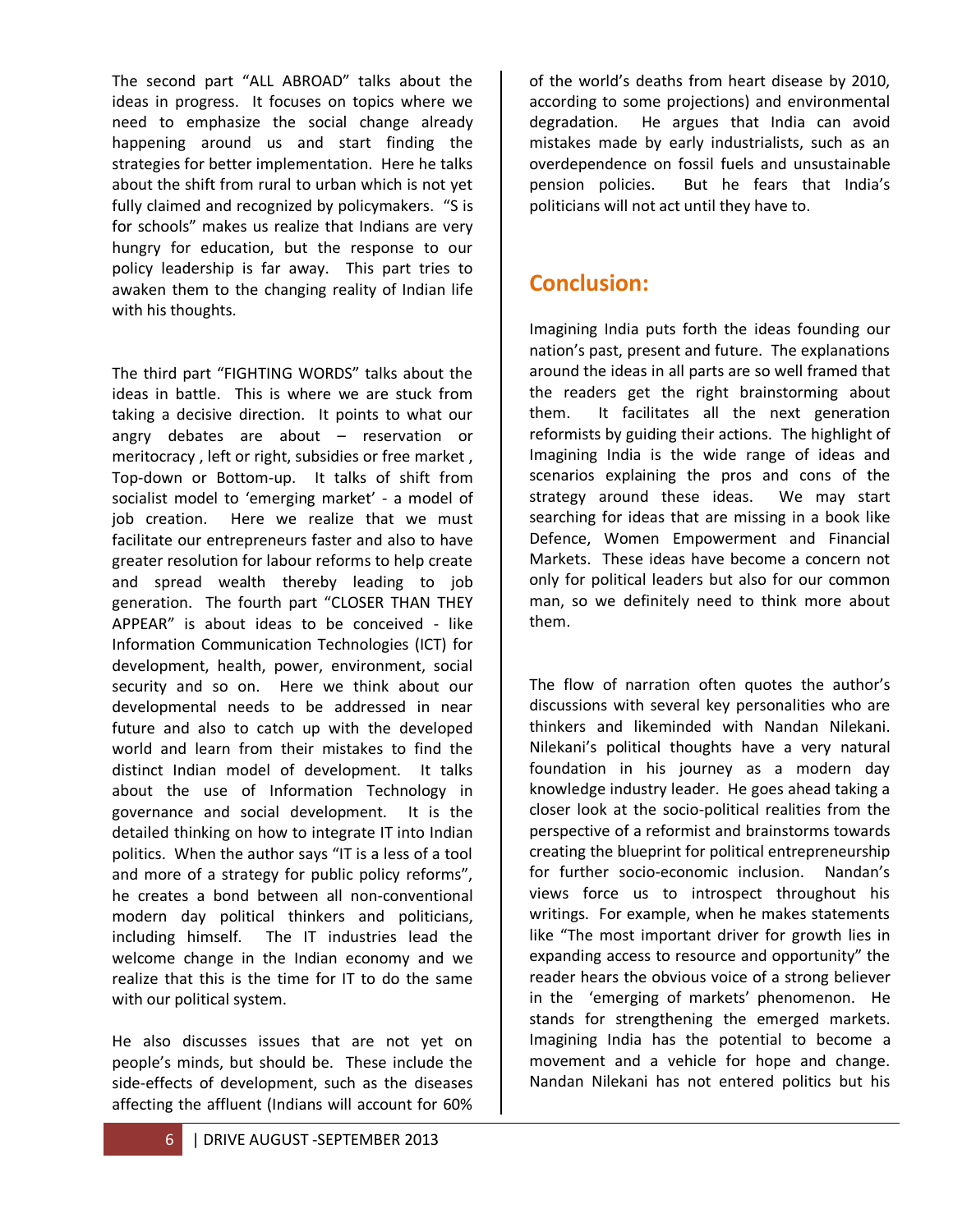ideas definitely have created a path and that is the greatest achievement of the Imagining India.

**BY:**

**MS. AMI TRIVEDI Lecturer, SEMCOM.**

#### **Article:**

#### **Introduction**

Our country is endowed with a good degree of ethnic and regional diversity. About three-fourth of the total population resides in the rural areas and majority of them are dependent upon agriculture for their subsistence. Agriculture contributes about 24.7% to the Gross Domestic Product (GDP) of the country. It also contributes about 13.1% to the total Indian exports. This sector provides employment to 58.4% of the country's workforce and livelihood to more than 650 million people. Despite this fact, the condition of these people has not shown any significant improvement.

The development of the nation largely depends upon the development of the rural population. Mahatma Gandhi had once said: "India's way is not Europe's. India is not Calcutta and Bombay. India lives in her several hundreds of villages".

#### **Rural Market Potential**

India is an agro-based economy and the growth of most of the other sectors of economy is driven by rural demand. Urban market is reaching towards the saturation point, thus bringing in and urgent need to focus on rural development. Moreover, more than 70% of India's population lives in villages and constitutions a big market for industry because of increasing disposal incomes and awareness level. In comparison to just 5,161 towns in India there are 6,38,365 villages in India. This in itself is an indicator where the real India resides. Companies are realizing slowly but surely that the key to gain true market leadership lies in tapping the rural potential. However, the rural sector in India suffers from different kinds of problems. Some areas are having enough money but, their level of awareness and hence consumerism is very low. But there are many areas where economic empowerment, health and education, etc., are major problems.

#### **What is Rural Marketing?**

While there is a large growth in the urban market, the rural or latent market is yet to be tapped, and has an enormous potential for growth. A rural market can be defined as any market that exists in an area where the population is less than 10, 000.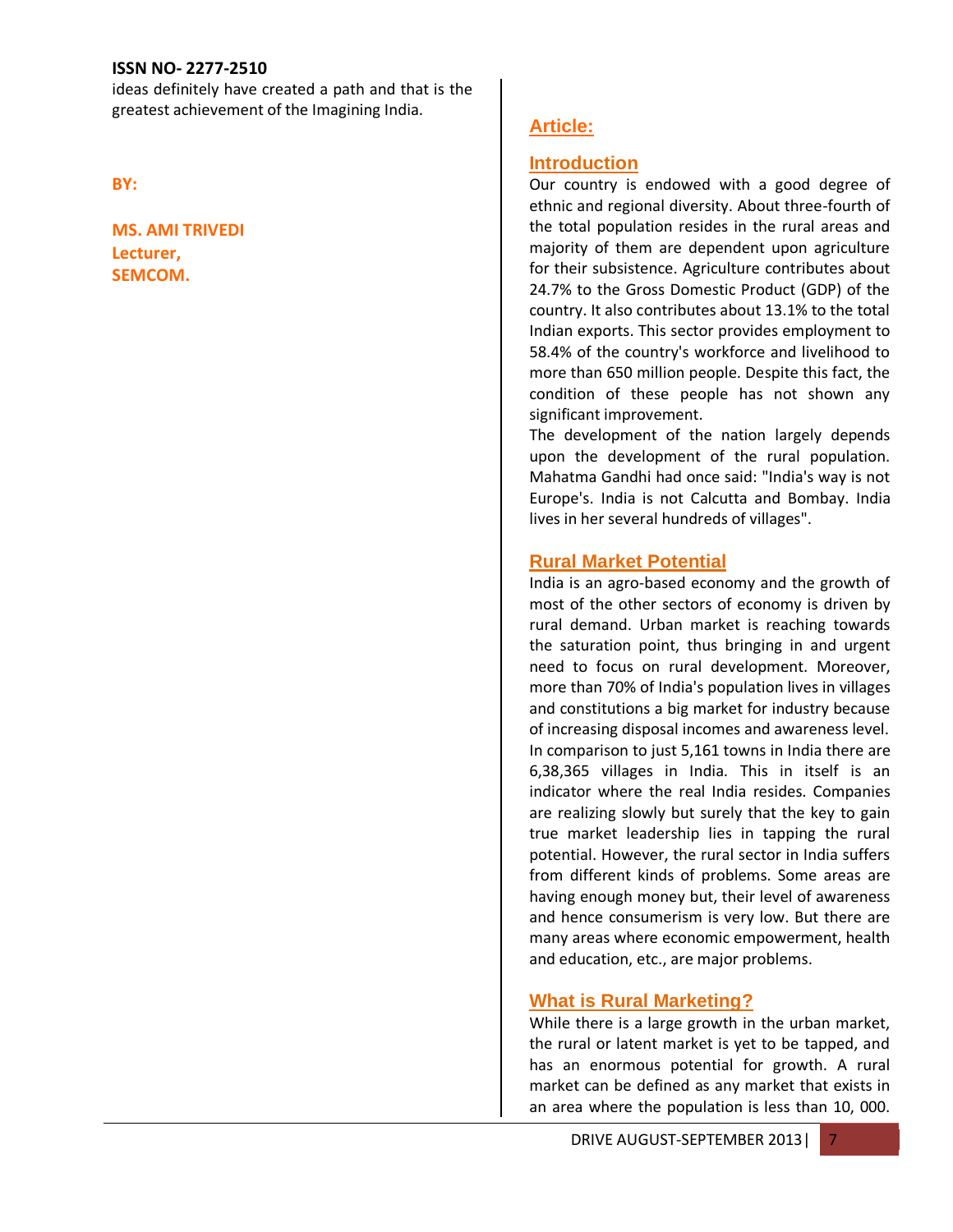The rural market in India is scattered and spread over a wide geographical area. Indian market is divided into urban and rural markets.

- Urban market is flooded with low demand.
- Rural market witnesses a high demand

It's the rural segment of market that contributes more profit than its urban counterpart. Rural marketing broadly involves reaching customers, understanding their wants, supply of goods and services, and ultimately satisfying consumers, leading to more sales. The general impression is that only agricultural inputs like seeds, fertilizers, pesticides, cattle feed and agricultural machinery has a potential for growth in the rural market. However, there is a growing market for consumer goods now. It has been estimated the rural market is growing at the rate of five times its urban counterpart.

#### **Challenges in Rural Marketing**

Though rural markets are a huge attraction to marketers, it is not easy to enter the market and take a sizeable share of the market, in the short time due to the following reasons.

#### **Low Literacy**

There are not enough opportunities for education in rural areas. The literacy level is as low (36%) when compared to all- India average of 52%.

#### **Seasonal Demand**

Demand for goods in rural markets depends upon agricultural situation, as agriculture is the main source of income. Agriculture to a large extent depends upon monsoon and, therefore, the demand or buying capacity is not stable or regular.

#### **Transportation**

Many rural areas are not connected by rail transport. Kacha roads become unserviceable during the monsoon and interior villages get isolated.

#### **Distribution**

An effective distribution system requires villagelevel shopkeeper, Mandal/Taluka- level wholesaler or preferred dealer, distributor or stockiest at district level and company-owned depot or consignment distribution at state level. The

presence of too many tiers in the distribution system increases the cost of distribution.

#### **Communication Problems**

Facilities such as telephone, fax and internet are rather poor in rural areas.

#### **Traditional Life**

Life in rural areas is still governed by customs and traditions and people do not easily adapt new practices. For example, even rich and educated class of farmers does not wear jeans or branded shoes.

#### **Buying Decisions**

Rural consumers are cautious in buying and decisions are slow and delayed. They like to give a trial and only after being personally satisfied, do they buy the product.

#### **Media for Promotions**

Television has made a great impact and large audience has been exposed to this medium. Radio reaches large population in rural areas at a relatively low cost. However, reach of formal media is low in rural households; therefore, the market has to undertake specific sales promotion activities in rural areas like participating in melas or fairs.

#### **Career in Rural Market**

While rural marketing offers a challenging career, a rural sales person should require certain qualifications and specialized talent.

#### **Cultural Factors**

Culture is a system of shared values, beliefs and perceptions that influence the behavior of consumers. There are different groups based on religion, caste, occupation, income, age, education and politics and each group exerts influence on the behavior of people in villages.

There is a belief among rural people that experience is more important than formal education and they respect salespersons who can offer practical solutions to their problems. Therefore, it is desirable that sales persons, especially those who have been brought up in cities are given a thorough training consisting of both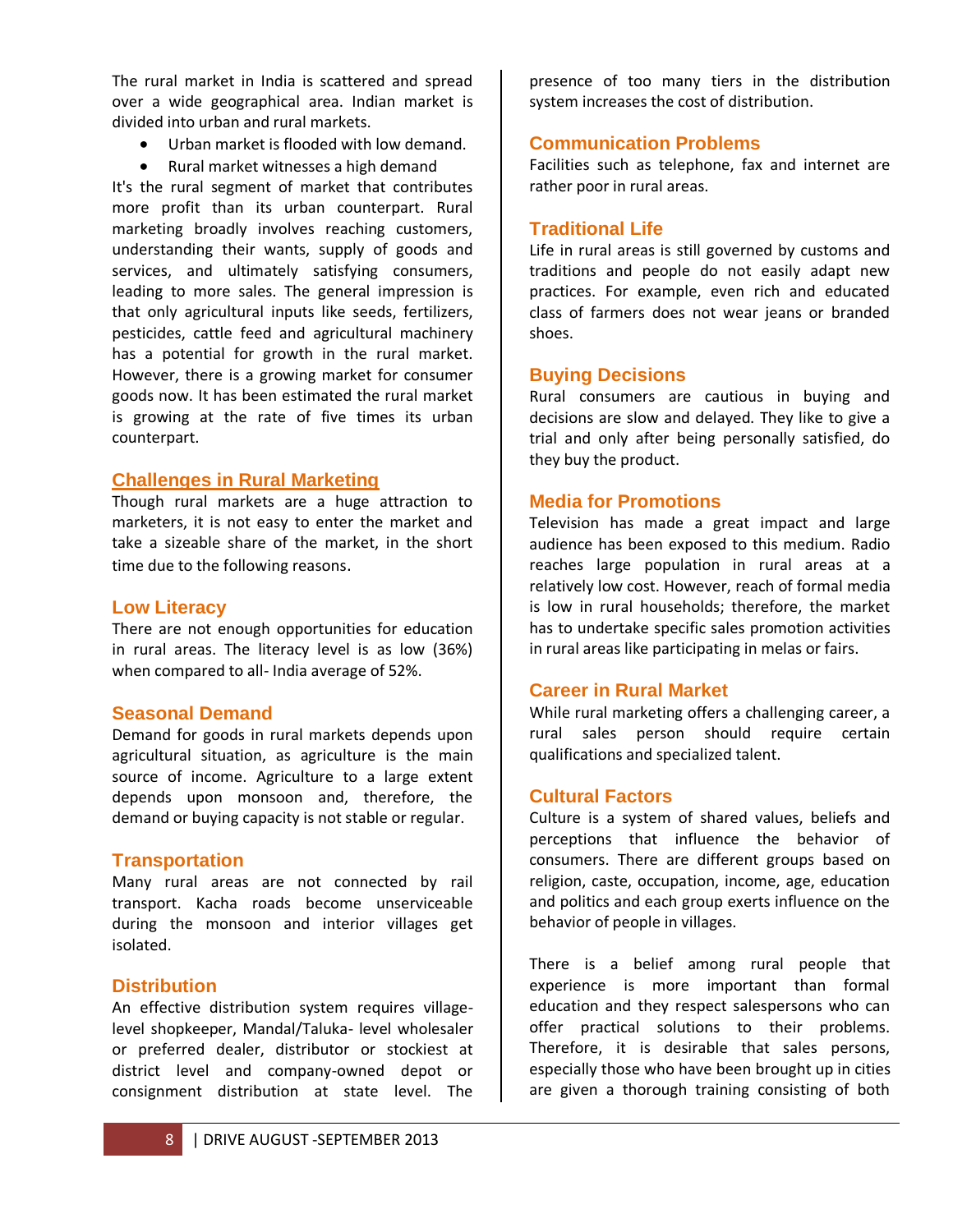theory and practical aspects of village life. The training will help these sales persons to align themselves with the market realities and settle down smoothly in their jobs.

Rural market has a tremendous potential that is yet to be tapped. A small increase in rural income, results in an exponential increase in buying power.

#### **Future Trends**

Markets which are not able to face the stiff competition posed by MNCs, can restore their profits in the rural sector. The market share of urban market when compared to the rural market is low; hence if Indian industries concentrate on rural markets their sales will increase. If rural markets are brought into the limelight of development, they pave way to prosperity. Prosperity of India lies in the prosperity of every Indian; hence no rural segment should be left untapped.

**BY:**

**Dr. ANKUR AMIN Lecturer, SEMCOM**.

**Fintelligence** 

**Magic of Compounding**



Captain James T. Kirk once said: "Nothing is unknown, just temporarily not understood".

Compound interest is one of the most basic and powerful concepts that can enhance the outcome of your investments. All of us learnt about compound interest in school. In simple words, compounding is the process of earning interest on interest. While simple interest is always calculated on your principal amount "the money originally invested", compound interest is calculated on the principal plus the interest that you earn on that. To illustrate compound interest, we will use the following examples:

Consider an example where you invest Rs. 100 in a term deposit that pays you 10% at the end of the year. At the end of the year you will receive your Rs. 10, plus the invested Rs. 100 back, leaving you a total of Rs. 110.

If you do not compound your interest in year two, you will invest your Rs. 100 and get another Rs. 10 back. So after two years you have Rs. 120.

If you compound your interest, you will re-invest the Rs. 110. After two years you will now have Rs. 121. That is 5% higher return than if you did not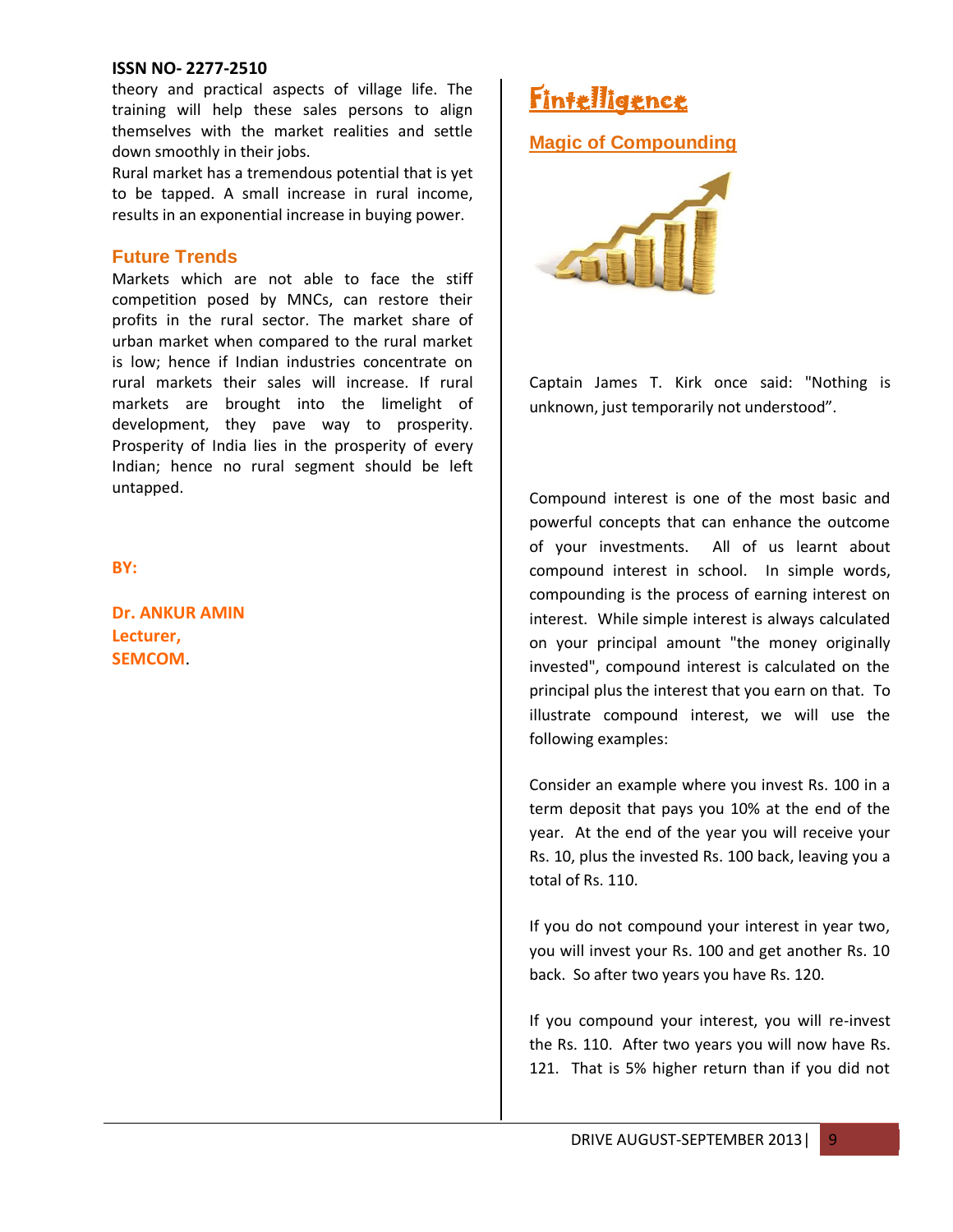compound the interest (i.e. Rs. 20 return verus Rs. 21 return).

There are two main considerations when you think about compound interest:

Time - The longer you compound, the greater the effect on your investment.

The more regular your interest repayments are, the greater the effect of compound interest (i.e. annual, semi-annually, quarterly, monthly and continuously). It is to your benefit to select an investment that compounds more regularly. Many of the online savings accounts are compounded daily1.

Let us take one more example. Imagine that back in 1930 your grandparents saved and placed Rs. 100 in a trust fund where the money would accumulate for their grandchild (you).

And imagine that the Rs. 100 remained in this fund for some 70 years, until the year 2000, earning the average rate of 12%. How much money would you think you would have today from that initial Rs. 100 investment?

The answer, incredible as it may sound, is... Rs. 278,780!

Remember, we are only talking about a single Rs. 100 investment, not Rs. 100 added per month or per year! Of course it might have been hard to get 12% year-after-year, some years would have been a lot less. But then again, remember the early 1980's, when it was not uncommon to get 15-18% interest on your money. Just imagine if your grandparents and your parents had also added just small amounts of money every year to your fund, how much money you would now have2!

The compound interest also earns interest on dividends (which have been reinvested) and also capital gains. Interest is always calculated on the total amount of money that you have, including accruals of all kinds. A good example of the power of compounding can be found in the case of Public Provident Fund (PPF), where the interest is calculated on the accumulated amount (principle + interest) every year. For example, if you invest a lump sum of Rs. 10,000 in a PPF that earns 8% and the account compounds once a year, your investment grows to Rs. 14,693 in five years. This Rs. 4,693 in total interest income over the five years is an average of Rs. 939 per year. So it pays to have re-invested the interest you receive rather than take it out. This is annual compounding that is interest is calculated only once a year. There are schemes where interest is calculated more than once a year. As an example, let us assume that the interest is compounded quarterly, that is four times a year. Then this Rs. 10,000 grows to Rs. 14,859 in five years. If it is compounded monthly, it grows to Rs. 14,898 in five years. This might seem like peanuts for now, but think about what you will get if you are starting out with a larger sum of money, say Rs. 50,000. The more the frequency of compounding the faster will be the growth of money. Nobody really likes to invest and start saving money during the initial years of their career. The general feeling is, "There's a long time to go'. But by the time you realize it, you are in your mid-thirties, with a family and children and that dream house is yet to be bought and you are also hankering for a car. There is no need to deprive yourself in the early stages. Invest in small amounts and re-discover the power of compounding and what it can do to your money. The true benefit of compounding can be enjoyed best when you start as early as possible3.

 1 [http://www.stockwatch.com.au/articles/compound](http://www.stockwatch.com.au/articles/compound-interest.aspx)[interest.aspx](http://www.stockwatch.com.au/articles/compound-interest.aspx)

 $\overline{a}$ <sup>2</sup> <http://www.howtoadvice.com/CompoundInterest> <sup>3</sup> [http://www.business-](http://www.business-standard.com/article/beyond-business/the-magic-of-compounding-104092101102_1.html)

[standard.com/article/beyond-business/the-magic](http://www.business-standard.com/article/beyond-business/the-magic-of-compounding-104092101102_1.html)[of-compounding-104092101102\\_1.html](http://www.business-standard.com/article/beyond-business/the-magic-of-compounding-104092101102_1.html)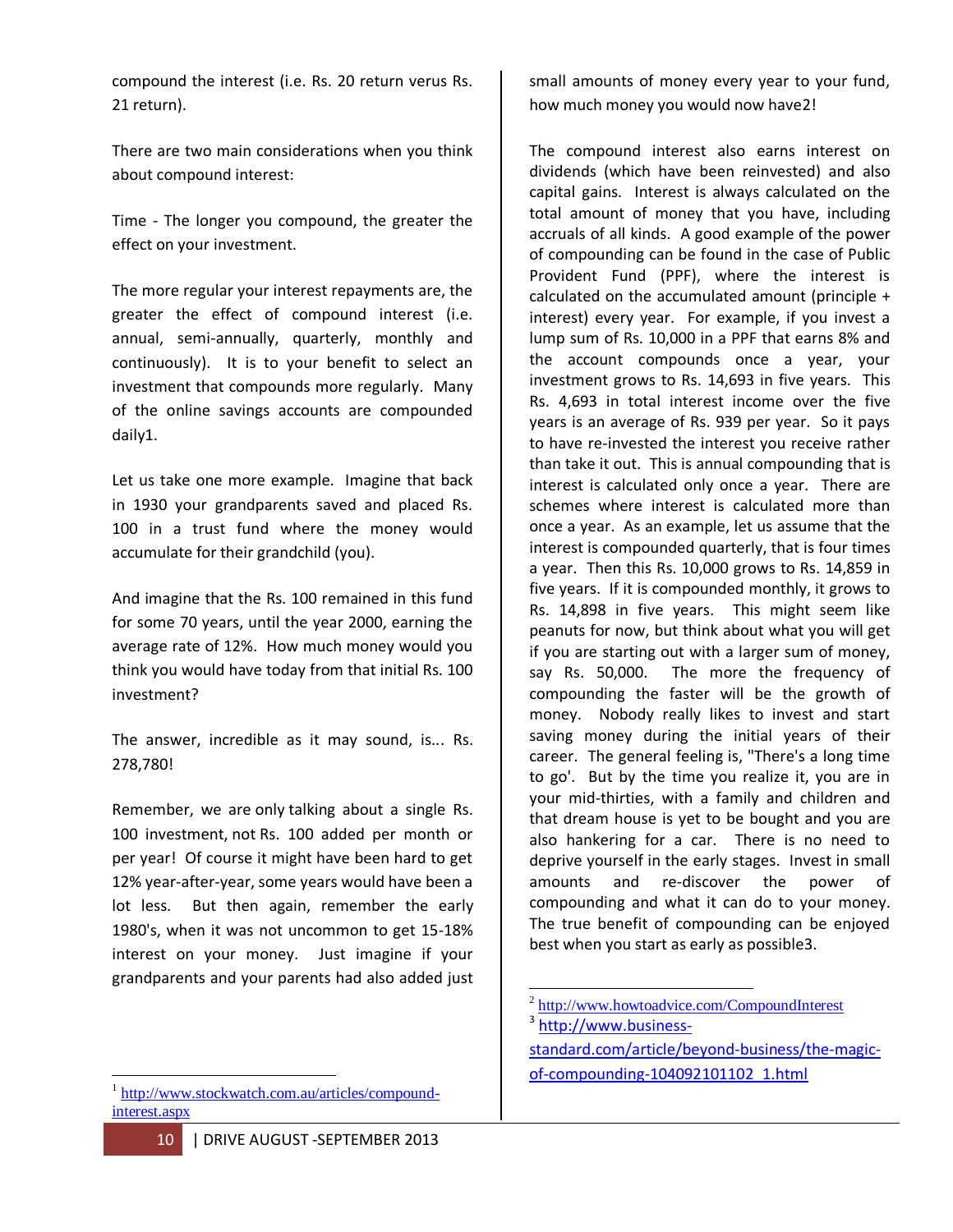**Below is given difference in results between savings accounts that use simple and compound interest, when you invest \$100,000 at 8% for 25 years.**

|                | B                 | $\mathbf C$ | $\mathbf D$ | E              | F         | G         |
|----------------|-------------------|-------------|-------------|----------------|-----------|-----------|
| 2              | Present Value =   | \$100,000   |             | Year           | Simple    | Compound  |
| 3              | Interest Rate $=$ | 8%          |             | 1              | \$108,000 | \$108,000 |
| $\overline{4}$ |                   |             |             | $\mathbf{Z}$   | \$116,000 | \$116,640 |
| 5              |                   |             |             | 3              | \$124,000 | \$125,971 |
| 6              |                   |             |             | $\overline{4}$ | \$132,000 | \$136,049 |
| $\overline{7}$ |                   |             |             | 5              | \$140,000 | \$146,933 |
| 8              |                   |             |             | 6              | \$148,000 | \$158,687 |
| $\overline{9}$ |                   |             |             | $\overline{7}$ | \$156,000 | \$171,382 |
| 10             |                   |             |             | 8              | \$164,000 | \$185,093 |
| 11             |                   |             |             | $\mathbf{9}$   | \$172,000 | \$199,900 |
| 12             |                   |             |             | 10             | \$180,000 | \$215,892 |
| 13             |                   |             |             | 11             | \$188,000 | \$233,164 |
| 14             |                   |             |             | 12             | \$196,000 | \$251,817 |
| 15             |                   |             |             | 13             | \$204,000 | \$271,962 |
| 16             |                   |             |             | 14             | \$212,000 | \$293,719 |
| 17             |                   |             |             | 15             | \$220,000 | \$317,217 |
| 18             |                   |             |             | 16             | \$228,000 | \$342,594 |
| 19             |                   |             |             | 17             | \$236,000 | \$370,002 |
| 20             |                   |             |             | 18             | \$244,000 | \$399,602 |
| 21             |                   |             |             | 19             | \$252,000 | \$431,570 |
| 22             |                   |             |             | 20             | \$260,000 | \$466,096 |
| 23             |                   |             |             | 21             | \$268,000 | \$503,383 |
| 24             |                   |             |             | 22             | \$276,000 | \$543,654 |
| 25             |                   |             |             | 23             | \$284,000 | \$587,146 |
| 26             |                   |             |             | 24             | \$292,000 | \$634,118 |
| 27             |                   |             |             | 25             | \$300,000 | \$684,848 |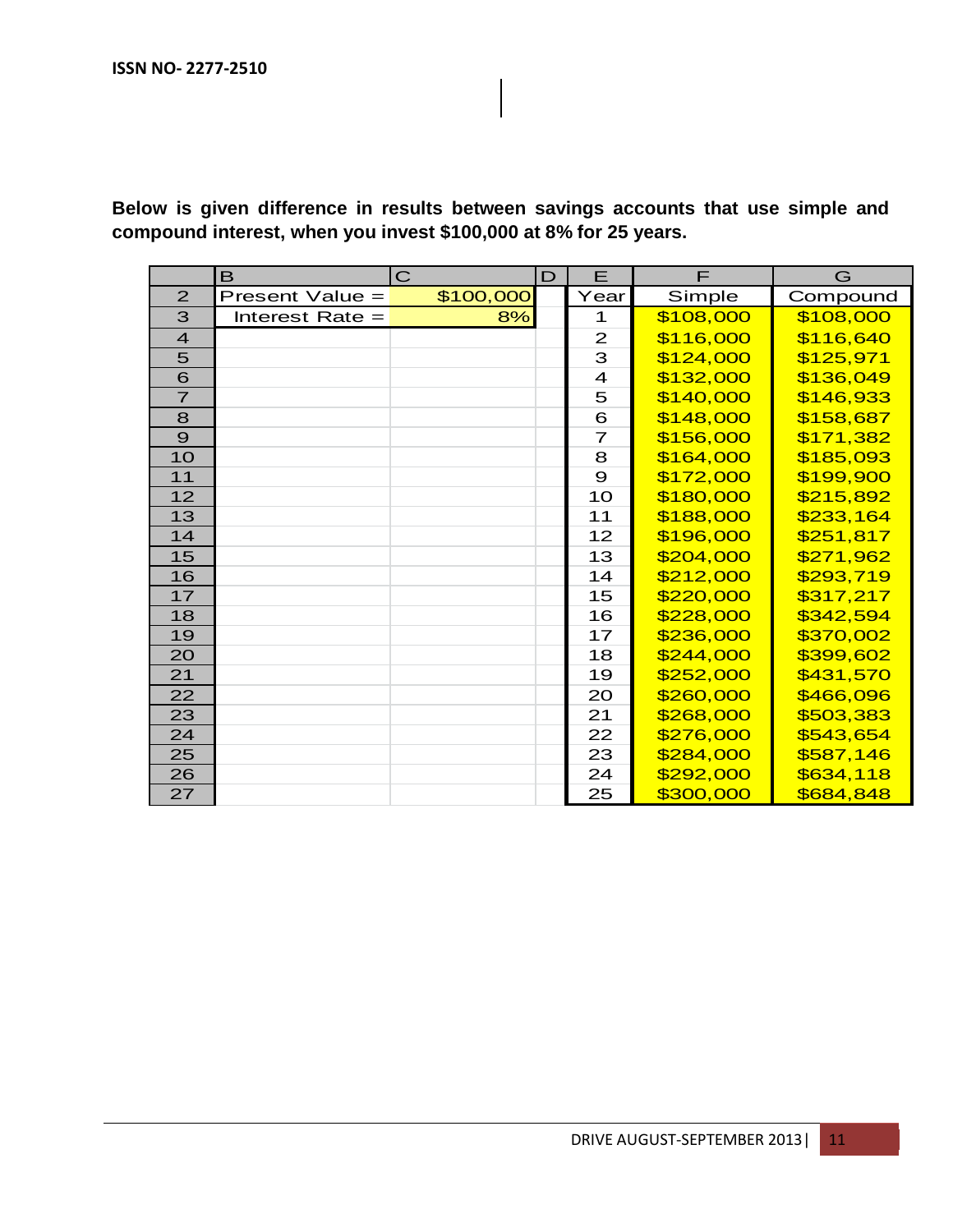# **Systematic Investment Planning (SIP) and Magic of Compounding**<sup>4</sup> :

We all have various financial obligations. Some of them like daily needs, school fees, etc. involve the major outgo of your cash. Others like trip for your family or buying a fancy gizmo entails a one-time payments for which money can be relatively easily collected. But for long term goals like retirement or purchasing a home require you to save and invest for many years. Yet irrespective of the amount involved and the time horizon, planning and investing money systematically and regularly enables you to sail through these obligations. An SIP could prove to be a simple and effective solution toward achieving these goals.

An SIP is a method of investing in mutual funds, by investing a fixed sum at a regular frequency, to buy units of a mutual fund schemes. It is quite similar to a recurring deposit of a bank or post office. For the convenience, an investor could start an SIP with as low as Rs. 500; however this amount may differ from one fund house to other.

Mutual funds are managed by professionals and they will take care of your money with proper investments and considering the market time. You are entirely free from any tensions that are occurring due to buying, selling and considering the timing for both or any kind of required contact to the same. Not only making you a disciplined investor, SIP also giving you an opportunity to invest in market by not considering the bullish and bearish phases. A big advantage of this approach is you are no more required to contact any person to buy stocks. This will be handled by the experts in proper time. You are free from tensions. SIP is the best method to enjoy the power of compounding as well as long term capital gain tax5.

"Investors who cannot master their emotions are ill-suited to profit from the investment process". - Benjamin Graham

**BY:**

:

**DR.KAMINI K. SHAH Lecturer, SEMCOM**.

 $\overline{a}$ 

<sup>&</sup>lt;sup>4</sup> [http://www.tflguide.com/2011/02/systematic](http://www.tflguide.com/2011/02/systematic-investment-plan-mutual-fund-sip-best.html)[investment-plan-mutual-fund-sip-best.html](http://www.tflguide.com/2011/02/systematic-investment-plan-mutual-fund-sip-best.html)

 5 [http://www.investinternals.com/2008/06/magic-of](http://www.investinternals.com/2008/06/magic-of-systematic-investment-plan-sip.html)[systematic-investment-plan-sip.html](http://www.investinternals.com/2008/06/magic-of-systematic-investment-plan-sip.html)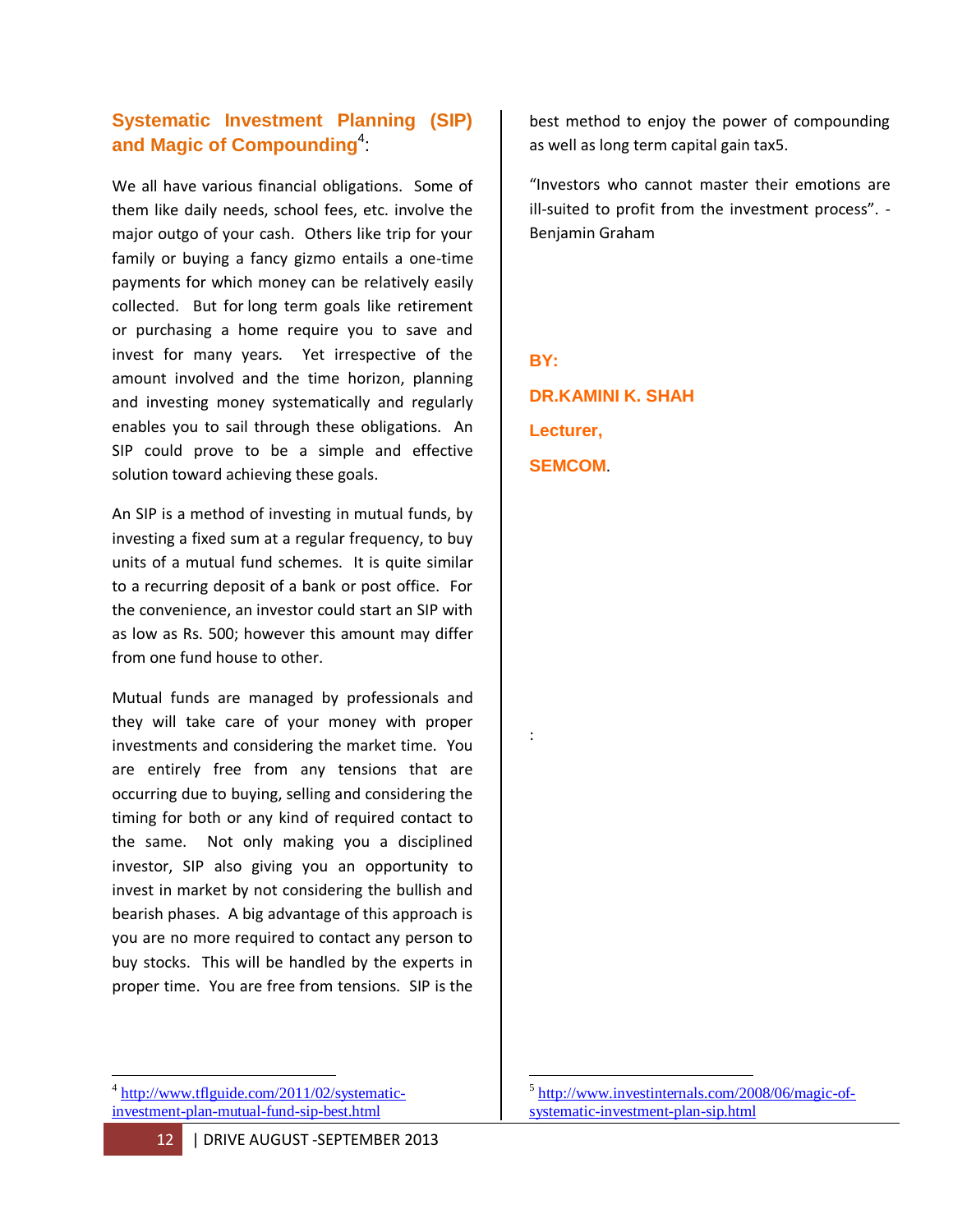#### **My Voice:**

#### **Landmark milestone Bollywood movies and their depiction of Indian society, with their movie reviews**

**Mother India** is a same and a set of the set of  $\alpha$ 1957 Hindi epic melodrama film, directed by Mehboob Khan and starring Nargis, Sunil Dutt, Rajendra Kumar, and Raaj Kumar very well depicted the plight of poor farmers and their blatant exploitation at the hands of money lenders. The movie also showed how illiteracy can be the main cause of exploitation. The movie also highlighted the high level of ethics of poor peasants, where a mother does not hesitate to punish her son to save the values of society and maintain honor of women.

The film was the most expensive Hindi cinema (Bollywood) production and earned the highest revenue for any Hindi film at that time. Adjusted for inflation, Mother India still ranks among the alltime Indian [box office hits.](http://en.wikipedia.org/wiki/List_of_highest-grossing_Bollywood_films#Adjusted_for_inflation) The film won the [Filmfare Best Film Award](http://en.wikipedia.org/wiki/Filmfare_Best_Film_Award) for 1957, and Nargis and Mehboob Khan won the Best Actress and Best Director awards respectively.

The next movie with a loud social message is **Deewaar**. Deewaar, or Deewar (English: The Wall), is a 1975 Indian crime-drama film directed by Yash Chopra, written by Salim-Javed, and starring Amitabh Bachchan and Shashi Kapoor. Reflective of "the tumultuous politics of the early 70s" in India, Deewar tells the story of two impoverished brothers who, after their family is betrayed by the misplaced idealism of their father, struggle to survive on the streets of Mumbai. The story of honest mill worker and his poor family, their hardships and still the value of honesty and high ethics maintained by father and mother, and the dedication, commitment and devotion to employment duty, even ignoring family relations gave the message that even in the case of adversity people should maintain high ethics.

Deewaar is noted for having "swept the 1976 Filmfare Awards except for the Lead Actor, for which Amitabh Bachchan was nominated." Deewaar was a ground-breaking work. It was one of a few films which established Bachchan as the "angry young man" of Bollywood cinema. Movie had strong ethical message, where a poor school teacher considers theft of Roti (Bread) by his hungry son as theft and has no remorse for the consequences suffered by his son. Poor teacher praises honest police officer for honestly performing his employment duty.

The movie which highlighted the plight of coal miners and gave utmost importance to performing employment duty honestly so as to have clear conscience is **Kaala Pathhar. Kaala Patthar (English: Black Stone)** is a 1979 Indian Bollywood action/drama film. It was produced and directed by Yash Chopra. The story was written by Salim-Javed. This film is the fourth collaboration between Amitabh Bachchan, Shashi Kapoor and director Yash Chopra after the hugely successful Deewaar (1975), Kabhie Kabhie (1976) and [Trishul](http://en.wikipedia.org/wiki/Trishul_(film)) (1978). However, this film did average business at the box office.

The movie had a strong message about how coalminers were exploited for maximum profit motive by coal mine owners. The value of human life, human dignity and honestly performing the employment duty by human resources was the message. The movie also advocated sound human resource management to ensure dignity, self respect and adequate safety measures in working conditions so as to protect the lives of coalminers, who are working in extremely unsafe working conditions. The movie also portrayed how a single mistake or negligence in performing employment duty can hound the person for number of years, to the extent that the person put his life at stake to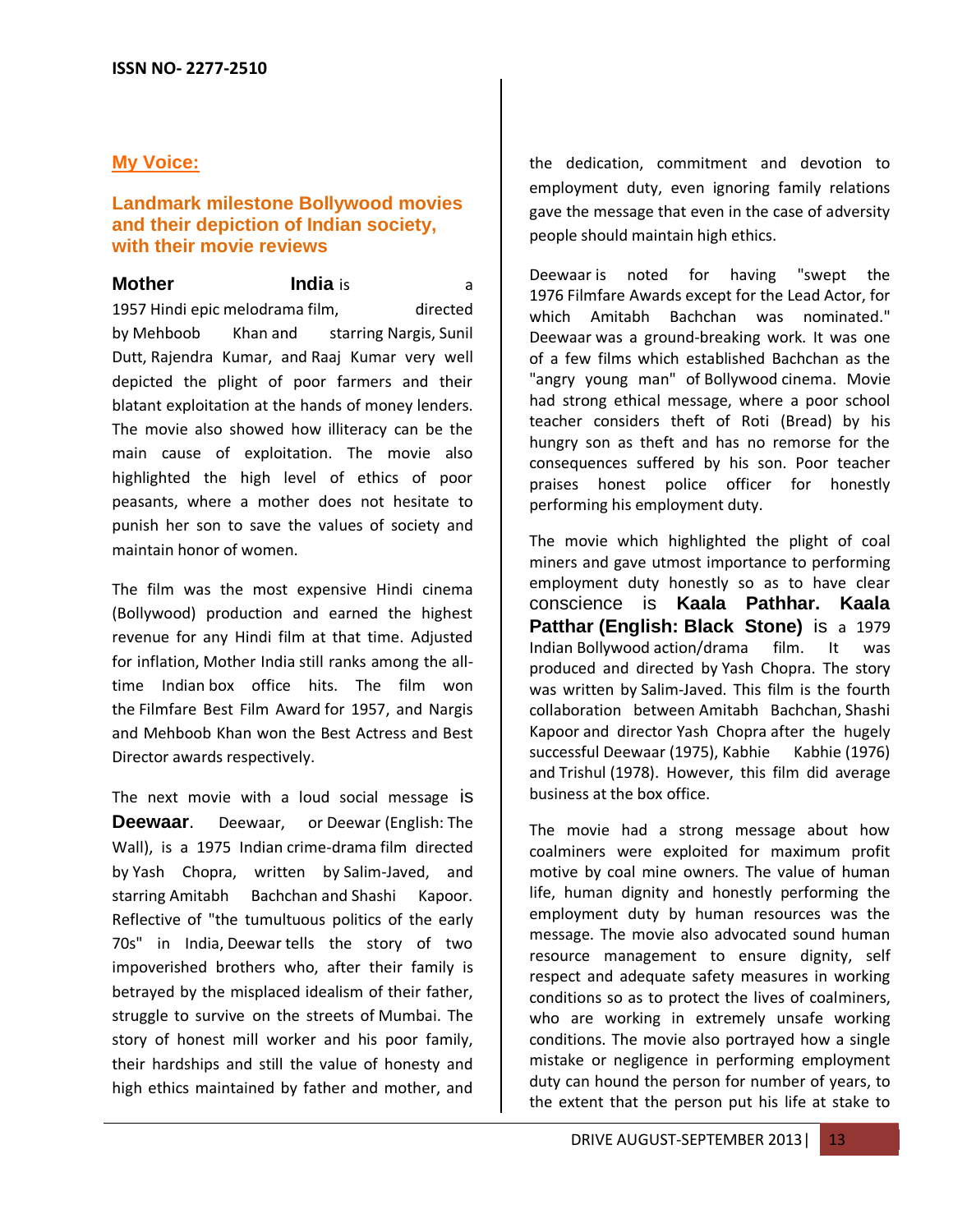gain past glory, prestige, acceptance of family members and society.

In all these movie's women characters have played a strong ethically positive role either in capacity of mother or beloved to show and guide about ethically and morally correct path to be followed by male characters. Women characters have acted as guide, counselor to motivate and inspire male characters either as son or beloved to do what is ethically and morally correct. These movies Mother India, Deewar and Kaala Patthar are the movies which have loud and clear social message, are entertaining and are must watch movies. Movies are high on ethics and gave the message to work for the betterment of society and the reward is name, fame and glory for the job well done.

#### **Bibliography**

[http://en.wikipedia.org/wiki/Mother\\_India](http://en.wikipedia.org/wiki/Mother_India)

[http://en.wikipedia.org/wiki/Deewaar\\_\(1975](http://en.wikipedia.org/wiki/Deewaar_(1975_film)) [\\_film\)](http://en.wikipedia.org/wiki/Deewaar_(1975_film))

[http://en.wikipedia.org/wiki/Kaala\\_Patthar](http://en.wikipedia.org/wiki/Kaala_Patthar)

**BY:**

.

**MR. SUNIL CHAUDHARY**

**Lecturer,**

**SEMCOM.**

# **CommuniCare:**

#### **Tools for Message Transmission for Modern Businesses**

Transmitting means sending message. The medium which we choose to transmit a message communicates to the receiver the importance we attach to the message. Usually a written message gets more attention than an oral message and a special delivery or urgent message gets more attention than an ordinary message. Even the method of delivery chosen conveys a message. The client who electronically sends document is perceived differently from the client who sends it on paper.

Technologies for sending a variety of oral and visual messages are widely used in business and management. One such booming technology for oral communication is the Mobile Phone. A considerable and a quantum leap have been observed in the Mobile phone technology recently. With a phone that fits into palm of the hand, business people can now be reached for important calls and conduct business from otherwise inaccessible places. It also enables businesspeople to make more productive use of their time. However, the courteous user will be discreet about the time and place.

Another widely used oral communication technology is the Voice Messaging System. Not only these systems answers phones, direct calls, and take messages, but also act as voice storage systems. Using this system one can retrieve the message from a particular person on a particular date. One can also take message, annotate it with his own voice message and pass it to another person's voice mailbox at a specified time. By eliminating telephone tag and interruptions, this technology too improves the productivity of those who use it.

One technology that combines oral and video communication effectively is Video Conferencing. Advancements in optical fibers, bandwidth, software and chip technology has pushed video conferencing into more favour. It saves travel time and expenses and help eliminating many scheduling problems. Phone systems are being